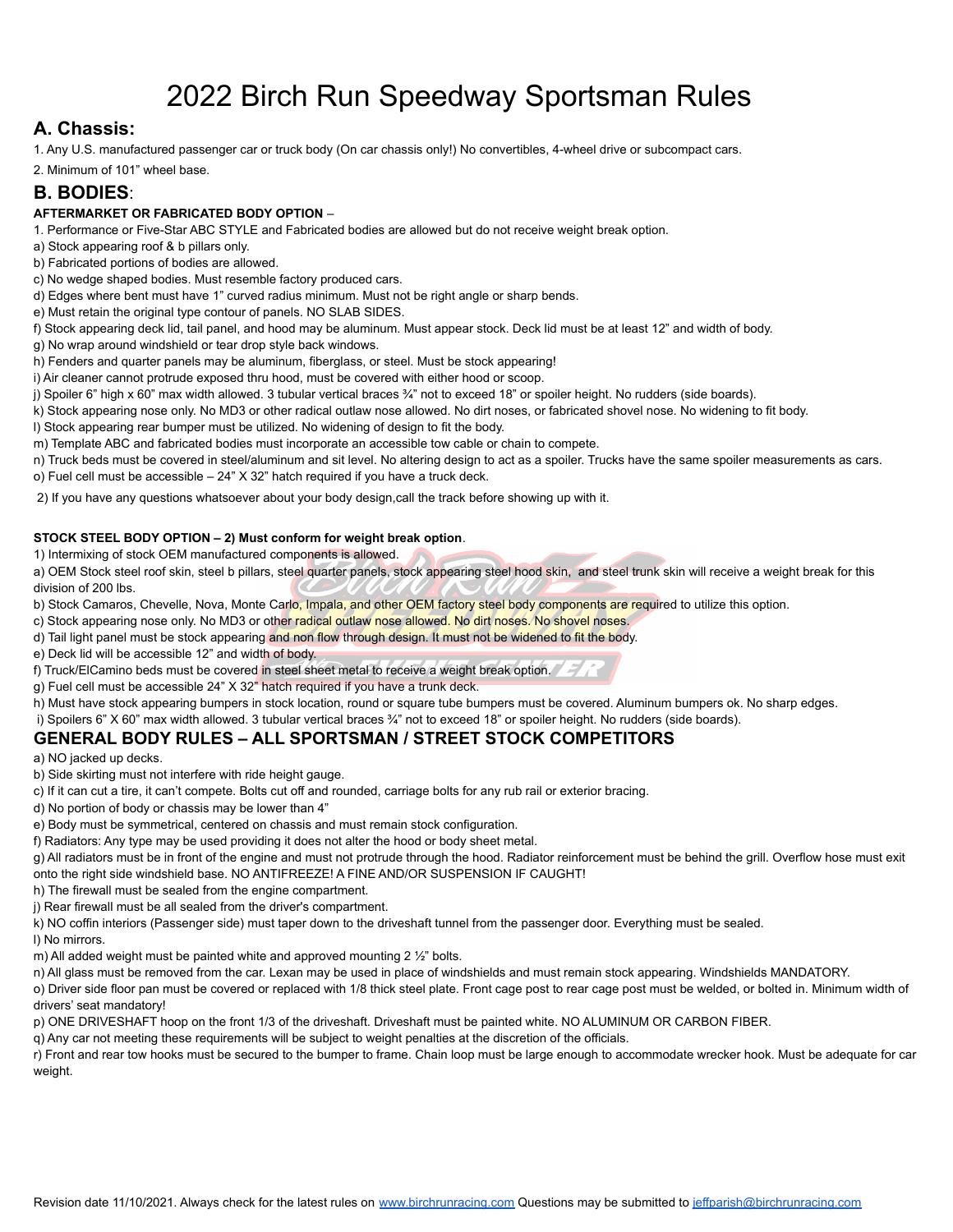# **C. BATTERY**:

- 1) Must NOT be located in the driver's compartment.
- 2) One 12-volt battery (checked randomly) Covers recommended.
- 3) Battery disconnect will be located to the right side of the driver, accessible to driver and safety crew and clearly marked ON-OFF.
- 4) Battery must be securely mounted in car with 2-Wide Metal Straps.

## **D. BRAKES**:

- 1) Must have four (4) wheel brakes and all four (4) wheels operating at all times.
- 2) Interchanging stock parts allowed.
- 3) Made for racing dual master cylinders and pedals allowed. No brake shut off valves. No anti-lock brakes.
- 4) Adjustable proportioning valves (brakes bias) Okay. Front to rear only.
- 5) steel calipers, single piston only.
- 6) No traction devices. Hydraulic or electronic. No wheel speed sensors.

## **E. CARBURETOR:**

1) One 2-barrel Holley only. Manufacturers #4412 unaltered, except for removal of choke horn, choke shaft, and butterfly. Must have circular shaped stock venturis. No grinding or thinning of the throttle shaft, plates, or screws. No exceptions! Screws must protrude through the shaft! To receive 100 lb. weight break. 2) A maximum, 1" thick carburetor adaptor or spacer plate, must be removable from the carburetor for inspection.

3) NO opening in the intake manifold to the atmosphere other than the carburetor. No opening in the carburetor to the atmosphere other than its inlet, carbs leaking vacuum to the outside atmosphere upon simple spray test will be further inspected for modification. If alterations have occurred MANDATORY DQ.

4) 2 barrel Carburetor must fit track gauges for weight break.

#### **NO EXCEPTIONS.**

5) Single 4 barrels allowed no weight break.

#### **F. DIFFERENTIAL:**

1) Rear ends must be stock or may be welded. 9" Ford or floaters are allowed.

#### **G. ENGINE:**

1) Any cast iron block.

- 2) Cast iron straight plug or angle-plug heads allowed.
- 3) No adapter or spacer plates between intake and cylinder heads allowed. Intake must bolt directly to the cylinder head.
- 4) Roller rockers allowed; no shaft type systems. Stud girdles allowed. Any Camshaft. 5) any hei, or msd 6al non programable part number 6430 only no electronic or manual operated timing devices 4 pin sealed module allowed.
- 6) Starters must be in working order at all times.
- 7) ENGINE LOCATION: Forward most spark plug hole in line with the center of the ball joint checked on the driver's side, "+or -1."

8) Anything of questionable nature should be approved prior to competition.

## **H. EXHAUST:**

- 1) Drop headers and 180 degree headers allowed.
- 2) Exhaust must exit to the rear of the driver's compartment.
- 3) Exhaust will be securely mounted with hangers.
- 4) Working mufflers are mandatory. Must meet 97 decibels at trackside.

## **I. FRAME:**

1) Full frame may be shortened to 101" minimum.

- 2) Tube tail-sections are allowed from the centerline of the rear end to the rear bumper only.
- 3) Front and rear clip mixing allowed. Must retain stock frame rails and connection points. No exotic frame modifications.
- 4) Any frame plating or tubing attached below stock frame rails will be considered the frame. Stock lower trailing arm geometry must be retained.
- 5) Unibody frames must retain stock frame rails and suspension mounts or be grafted on a conventional full frame. Some plating of stock frame rails allowed.
- 6) No aluminum frames or subs.
- 7) A Camaro clip tube rear car ok to run
- 8) All frames may be notched for fuel pump clearance, and oil pan (Rear sump clearance only).
- 9) Any car not meeting these requirements will be subject to weight penalties at the discretion of the officials.

10) No portion of body or chassis may be lower than  $4$ ". Chassis measured at Side Rail.

# **J. FUEL SYSTEM:**

- 1) Pump or racing gasoline only.
- 2) No nitrous Oxide systems allowed.
- 3) Fuel cells mandatory; must have a steel container. No aluminum fuel cell containers.
- 4) No fuel lines or transmission lines in the driver's compartment.
- 5) Gas caps secured by means of chain or cable to the car, Mandatory.
- 6) Must have fuel cell guard made of 1 34", .095 wall thickness tubing. Welded between rear frame rails and must extend down to the bottom of the cell.
- 7) 8" minimum fuel cell height at the lowest point.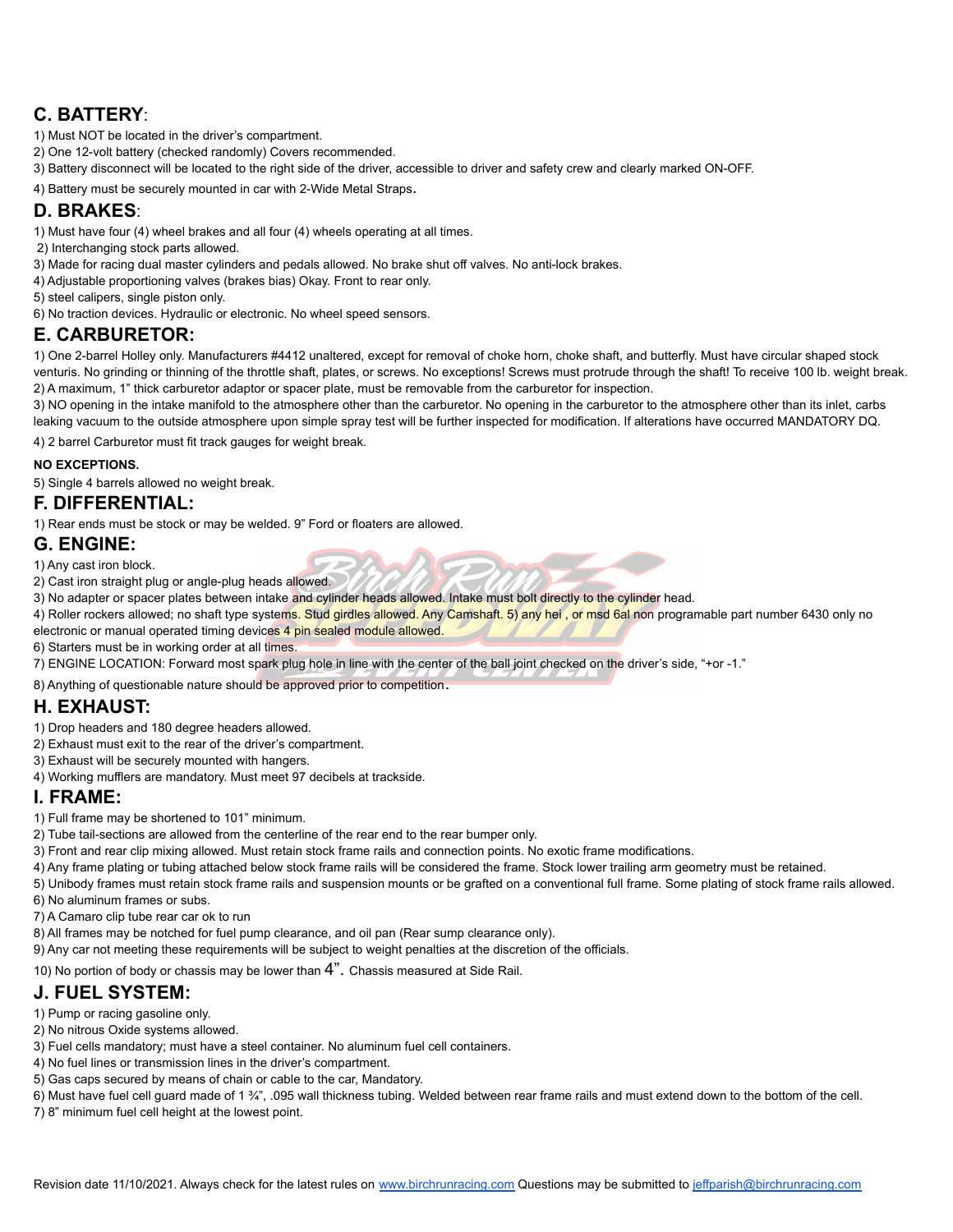# **K. ROLL CAGE CONSTRUCTION:**

#### 1) A 4-post roll cage is mandatory!

2) Cage must have 3 left side horizontal bars and 2 left side vertical bars that connect horizontal bars down to frame rail.

3) Must have 2 right side horizontal bars and at least 1 vertical bar that connects horizontal bars to right side of frame rail.

4) Roll cage must be no less than 1 ¾" tubing, .095 wall thickness for the entire roll cage (may be randomly checked). No black iron pipe, no galvanized pipe. 5) Driver side of car must have an 1/8" steel plate that extends from left front cage post to left rear cage post an from top horizontal door bar down to frame rail; this is mandatory. Must be welded to frame and cage bars. All welding must be done in a professional like manner subject to approval. SAFETY, SAFETY,

# **L. SUSPENSION – FRONT AND REAR:**

#### **1) FRONT SUSPENSION**

SAFETY!

1) Tubular upper control arms are allowed. Tubular lower front control arms are not allowed.

- 2) Stock components only! Interchanging of stock components allowed.
- 3) No aluminum parts. No aluminum spindles or control arms.
- 4) no rack and pinions.
- 5) Steel Heim Tie Rod Ends allowed and adjustable center links allowed.
- 6) Howe forged spindle OK. (No weight break) No tubular or hollow spindles.

7) No tubular or 3 piece splined sway bars, stock OEM style bars only. Mounting must clear your steering appropriately. No mounts that could interfere with tie rods or clamps.

8) Front springs must be in the stock location and have the same type of mounting as OEM 4" minimum spring diameter. Screw cups allowed, jack bolts allowed. 9) No driver operated jacking devices.

10) 80" maximum tread width measured at tire sidewall BOTTOM.

#### **2) REAR SUSPENSION**

1) Must retain stock geometric measurements and linkage ratios for frame used.

2) 3 or 4 link rear end setups will be allowed. Simple steel 3 link is allowed. Factory 3 and 4 link and track bars allowed.

- 3) No aluminum, no spring loaded line components. If you run a 3 link, j bar, panhard bar add 100 lbs. See weight section for further definition.
- 4) No coil over or coil over eliminator components, period!

5) Rear spring pockets may be altered 2" upward only. Deviations from these rules will be subject to weight penalties at the discretion of the officials. Rear frame cross member may be modified, however, spring pockets must retain the same general design and general location.

6) Stock steel type shock. (PO, AFCO, CARRERA, OR QA1). Welded end, economy style shocks or stock type mounts only – No ALUMINUM SHOCKS, NO EXTERNAL RESERVOIR, NO PENSKE, NO REVALVABLE BILSTEIN, NO OHLINS, NO INTEGRA. The shock rule is pretty straight forward. NO EXOTIC or HIGH DOLLAR shocks in this class. If you have something non-economy call or ask first before coming to the track with it on your car. \$100 per shock claim may be utilized by a registered sportsman driver/team in the same event (on lead lap) or by the speedway itself within 10 minutes of the end of the race. Must have raced prior 2 events to submit claim. Claimed shock must be on claimers car the following racing event. Claimed shocks will be marked by tech officials. Any car

FWQ EVENT CENTER

not meeting these requirements will be subject to weight penalties at the discretion of the officials. – NO EXCEPTIONS!

## **M. TIRES/WHEELS:**



- 2) No tire softening agents' allowed or other foreign matter.
- 3) Checked by pyrometer reading and/or "sniffer" (randomly checked).

4) 8" Steel Safety Wheels Only – 1" Lug Nuts! 5) 5/8" wheel studs mandatory with exposed thread past lug nut.

#### **N. TRANSMISSIONS**:

- 1) Any transmission allowed (including Bert, Brinn, etc.) must have working forward and reverse gears.
- 2) 5" mini clutches allowed and direct drive automatic with coupler or dummy converter allowed.
- 3) No aluminum flywheels.
- 4) Drive shafts must be made of steel and painted white.
- 5) 2 driveshaft loops are mandatory, one in the front and one in the rear.

Aluminum drive shafts are NOT allowed.

# **O. TRACTION CONTROL:**

1) Traction control: All electronic and/or computerized wheel spin and/or ignition retardation and/or acceleration limiting and/or traction control devices of any type will not be permitted.

2)Adjustable ping control devices, dial a chip controls and/or automated throttle controls will not be permitted. 3)Adjustable restrictor plates will not be permitted. 4)Remote control components of any type will not be permitted.

5)Data acquisition will not be permitted.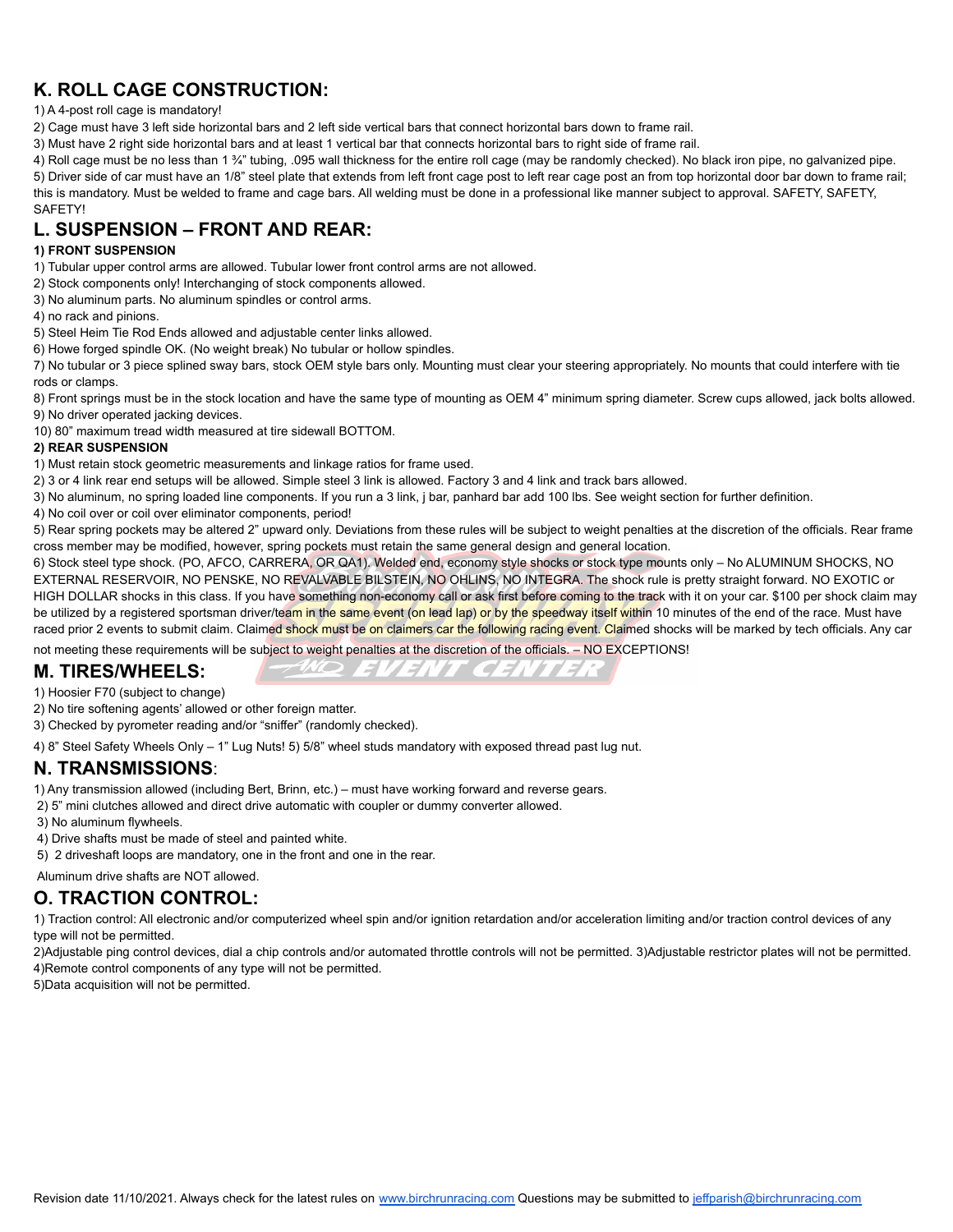## **P. WEIGHT:**

1) 3100 lbs. is the base weigh for this class before event.

a) Cars with any 3 link or panhard bar add 100 lbs.

b) Cars with a gauge legal 4412 2 barrel carb 100 lb. weight break

c) Stock steel bodied cars may subtract 200 lbs. See body rules for definition of weight break.

d) ALL STOCK FRONT SUSPENSION INCLUDING TUBULAR UPPERS MAY SUBTRACT 100 LBS.

2) Maximum 57% left side weight.

3) Maximum 52% rear weight.

4) Officials will adjust the weight of cars to even competition if necessary.

5) UPON FILLING OUT DRIVER'S REGISTRATION, YOU MUST CLAIM YOUR MODIFICATIONS AND BE LABELED WITH YOUR WEIGHT FOR TECH. YOUR WEIGHT MUST BE DISPLAYED ON BIRCH RUN SPEEDWAY INSPECTION STICKER TO BE PLACED IN THE UPPER RIGHT HAND CORNER OF WINDSHIELD.